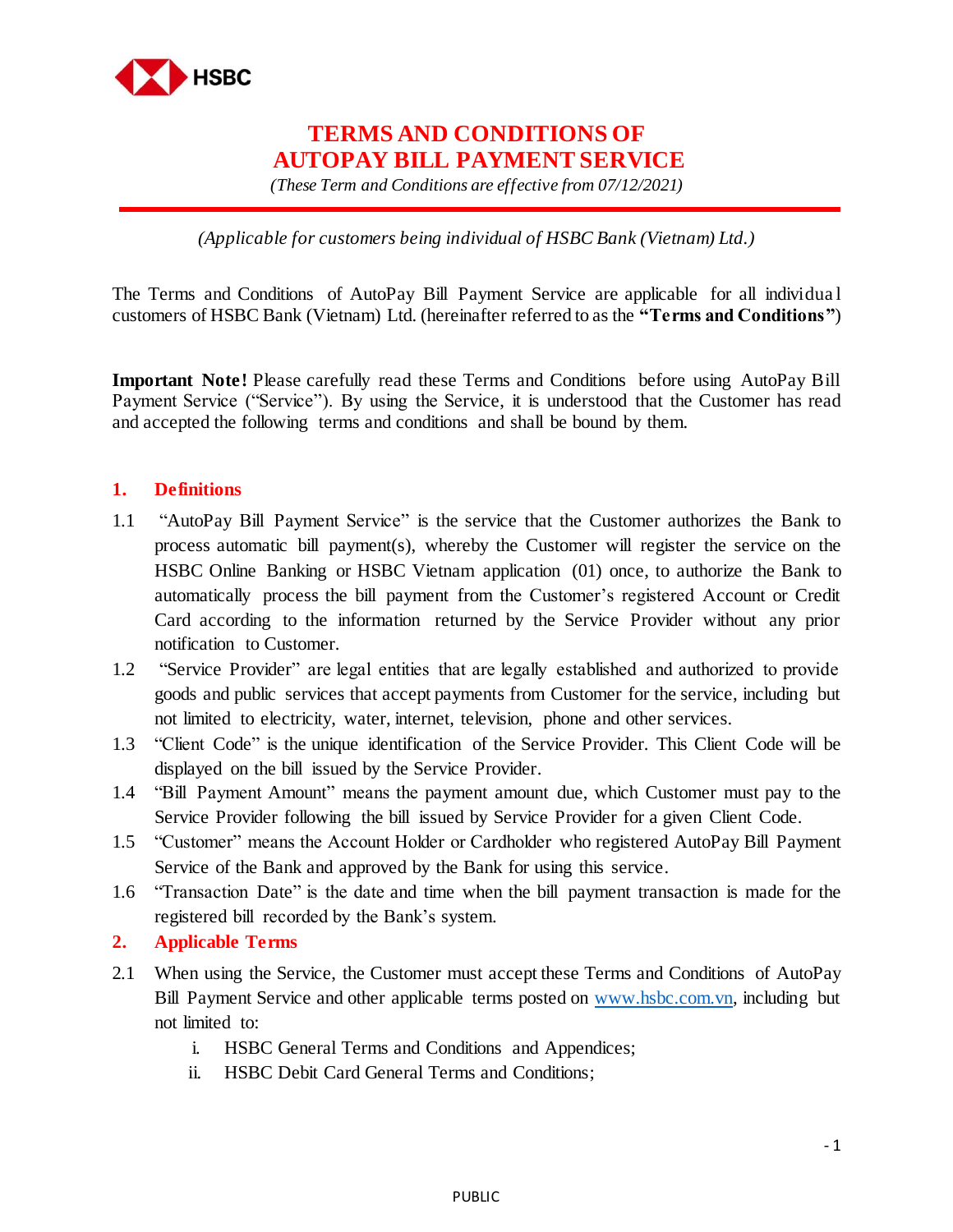

- iii. HSBC Premier Master Account Terms and Conditions (applied for Premier customers);
- iv. HSBC Credit Card Cardholder Agreement.
- 2.2 If these terms and conditions are inconsistent with other applicable terms and conditions, these Terms and Conditions of AutoPay Bill Payment Service shall be applied.
- **3. Customer's Rights**
- 3.1 Be entitled to register to use the AutoPay Bill Payment Service in accordance with the provisions of these Terms and Conditions.
- 3.2 Request the Bank to cancel the Service at any time following Customer's Cancellation Request.
- 3.3 Other rights in accordance with these Terms and Conditions and regulations related to law from time to time (if any)

### **4. Customer's Obligations**

- 4.1 In the event that Customer double pays/or overpays for the same bill either through any other payment method or manually paid using bill payment service, HSBC will not be liable for reversals in such cases and Customer is responsible for contacting the Service Provider to receive the differential payment amount (if any).
- 4.2 Provide sufficient and accurate required information by the Bank while using the Service, including but not limited to such information: Service, Biller Name, Client. If there is any mismatch, Customer should immediately contact the Service Provider to validate the information. HSBC is not responsible for any reimbursement of the Bill Payment Amount that HSBC has processed based on incorrect, incomplete, inaccurate or misleading information provided by Customer.
- 4.3 Customer understands and agrees that: Once the Registration request for AutoPay Bill Payment Service on HSBC Online Banking or HSBC Vietnam application is completed, it will be effective immediately until its request for the Service has been successfully cancelled following procedures applied by the Bank. Any information related to the registered AutoPay Bill Payment Service will not be able to change, modify or update once the Registration request is completed. If Customer wants make any changes of the information related to the registered Service after the Registration is completed, Customer is required to actively cancel the registered AutoPay Bill Payment Service and re-register a new Service registration.
- 4.4 The AutoPay Bill Payment Service Registration will be effective immediately upon the Bank's confirmation of the successful Registration request on HSBC Online Banking or HSBC Vietnam application.
- 4.5 Cancellation request of the Service will be effective immediately upon the Bank's confirmation of the successful Cancellation request on HSBC Online Banking or HSBC Vietnam application.
- 4.6 Agrees to authorize the Bank to proactively display and share billing information of the Customer, subject to information recorded in HSBC systems from time to time, including but not limited to Service Provider name, service type, Client Code, transaction reference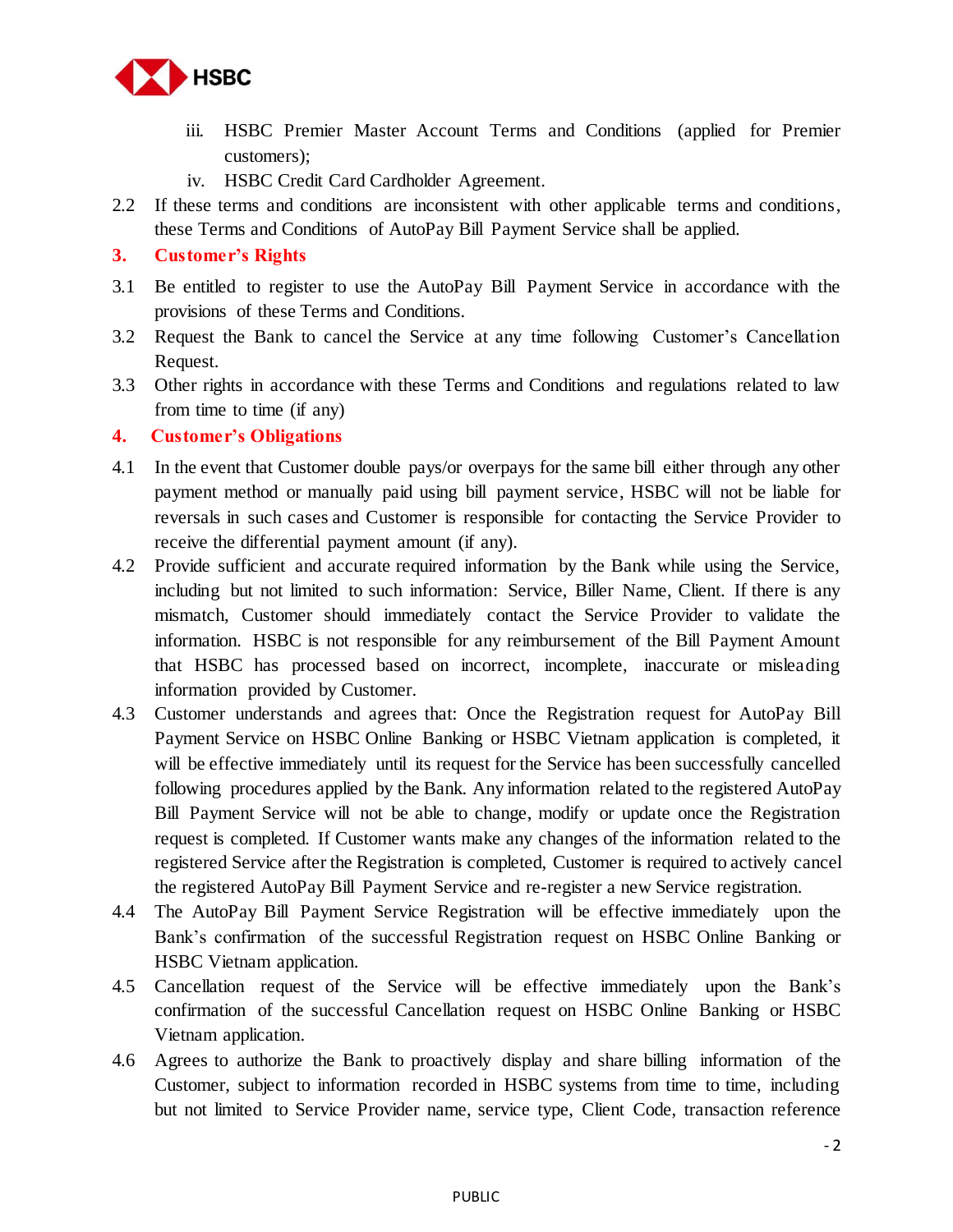

number, correspondent address, Customer's full name, Customer's mobile phone number and other information related to the Service.

- 4.7 Agrees to authorize the Bank to automatically debit from Customer's Account or Credit Card, which has been selected and specified for the AutoPay Bill Payment Service in registered information on HSBC Online Banking or HSBC Vietnam application to make payment to the Service Provider according to the registered Service without any prior notification to Customer.
- 4.8 A statement will normally be sent to the Customer monthly on the Statement Date ("Statement Date") with details of the successful bill payment transaction recorded by the Bank in the statement period.

Promptly upon receipt of each Statement of Account and in any event no later than 60 (sixty) days from the Dispute Transaction Date ("60 Day Review"), on a Statement of Account, reconcile it with the Customer's own records and immediately notify the Bank in writing in form provided by the Bank at the Bank's transaction offices or via telephone Contact Center (with record) of any errors, omissions, irregularities, including but not limited to forgeries, any fraudulent or unauthorized transactions or any other objections the Customer has to that Statement of Account.

- 4.9 Ensure there are sufficient funds in the relevant Account at point of making payment including bill amount and service fee (if any). HSBC shall not be liable for any consequence arising from or in connection with any instructions not carried out by the Bank due to insufficiency of funds and/or credit facilities.
- 4.10 Pay for fees related to the Service (if any) as regulated by the Bank from time to time. Tariff is posted on [www.hsbc.com.vn.](http://www.hsbc.com.vn/)
- 4.11 Be obliged to coordinate with the Bank in checking and validating the AutoPay Bill Payment transactions at the request of the Bank or Service Providers, and fully responsible for the information provided.
- 4.12 In the event of payment failure (1) due to insufficient funds; and/or (2) Account or Credit Card assigned for the Service by Customer is cancelled/closed/inactive; and/or (3) is outside the daily transaction limit as per Bank's regulation, The Bank shall not process to make payment for the registered Service on that day, and the Bank shall not be liable for any consequences arising from the failure of not making bill payment to the Service Provider. The Bank will continue to process the payment transaction following the registered bill payment on each of the following days and only stop when the registered bill is successfully paid; or when the owed amount is none according to the information of the Service Provider provided.
- 4.13 Be responsible for proactively making the Cancellation request of the AutoPay Bill Payment Service on HSBC Online Banking or HSBC Vietnam application:
	- i. Before Customer submits a Card/Account Cancellation request; or
	- ii. Has his/her HSBC Credit Card or Account cancelled or closed by the Bank's request.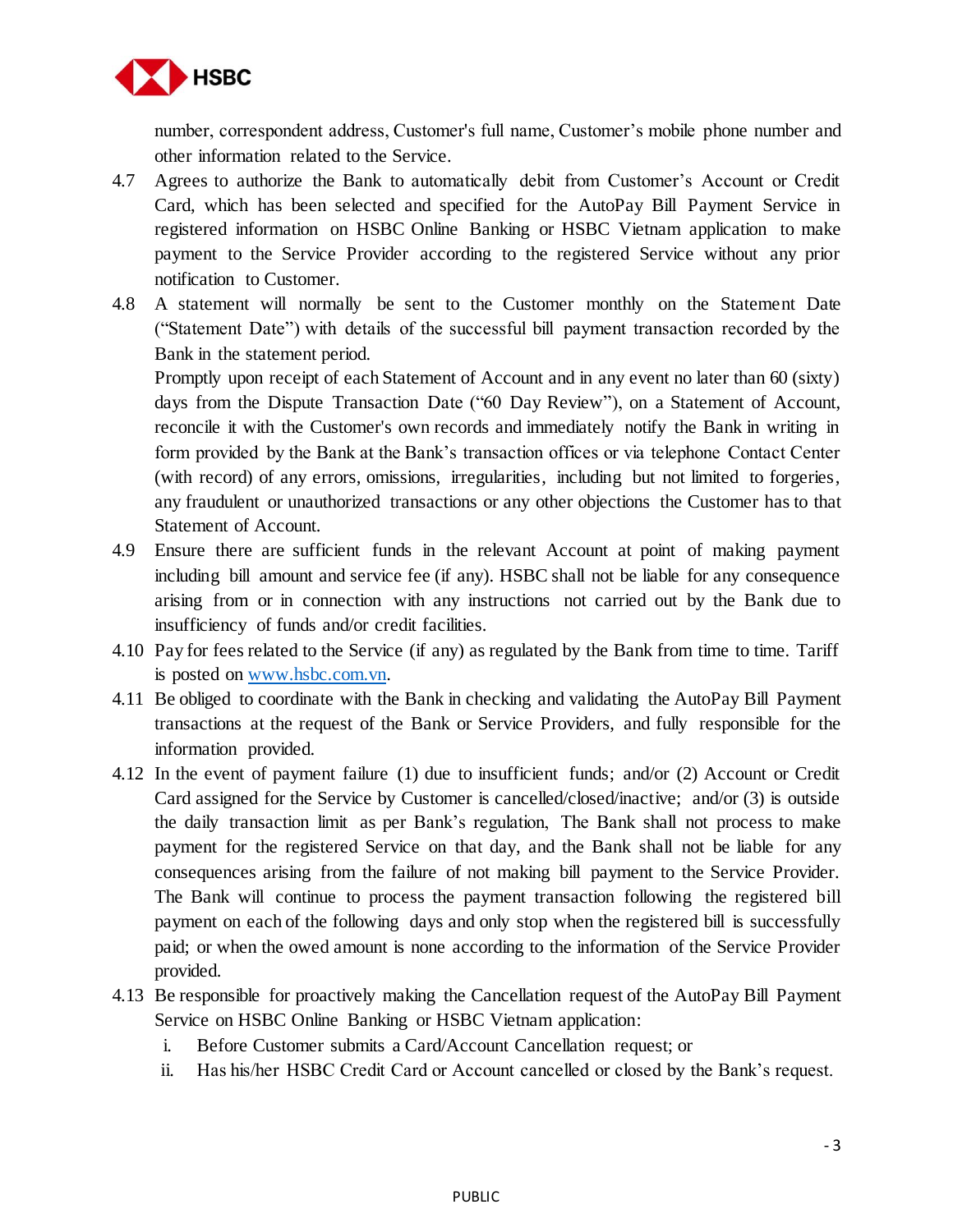

- 4.14 After successful Registration to the Service for a registered bill with certain Client Code and Service Provider, Customer cannot cancel, deny, repudiate, interfere, change, adjust, delay, reject any bill payment transactions processed by the Bank following the information that Customer has registered for AutoPay Bill Payment Service, until Customer successfully make the Cancellation request to the registered bill payment of the Service following the prescribed procedures of Cancellation by the Bank.
- 4.15 If any concern or issues arise whilst using services with Service Provider, Customer shall resolve directly with the relevant Service Provider for, where applicable, any query, complaint or dispute in connection with a bill payment made to that Service Provider, or refund requests of Customer or reimbursement from the Service Provider to Customer. The Bank shall not be under any duty to assist in resolving any dispute including, without limitation, disputes concerning late payment of any bill and/or any interest, charges and fees imposed by the relevant Service Provider.

## **5. The Bank's Rights**

- 5.1 Provide customer's data and transaction information to authorized organizations and individuals in accordance with the law.
- 5.2 The Bank has the right, and at Customer's authority, order and request to automatically debit the value of registered AutoPay Bill Payment amount and a service fees (if any) according to the Bank's tariff, from the Customer's registered Account or Credit Card, for bill payment without any prior notification to the Customer. The amount which is automatically debited from the Customer's registered Account relies on the information of the registered bill payment returned to the Bank by the Service Provider.
- 5.3 The Bank may send the Statement Balance in any form it deems appropriate including, without limitation to, (i) an electronic Statement Balance which is applied for Cardholders who are using Personal Internet Banking service or a PDF Statement Balance sent to Cardholders' emails registered with the Bank or (ii) a summary of payable amount for a period via SMS message. In any event, the Bank, at its sole discretion, may send printed or paper-based Statement Balance whenever it deems necessary.
- 5.4 To be more specific, under any circumstances, The Bank has no obligation to verify any information related to the registered Bill Payment Amount returned to the Bank by the Service Provider. Also, the Bank is exempt from responsibility for any lateness in processing the bill payment due to the reason not receiving the information of Bill Payment Amount returned to the Bank by the Service Provider or any unexpected Service Provider's system failure.
- 5.5 Has the right to proactively display and share information relating to the AutoPay Bill Payment of Customer, subject to information recorded in the HSBC system or transferred by Service Provider from time to time, including but not limited to Service Provider name, service type, Client Code, transaction reference number, correspondent address, Customer's full name, Customer's mobile phone number and other information related to the Service.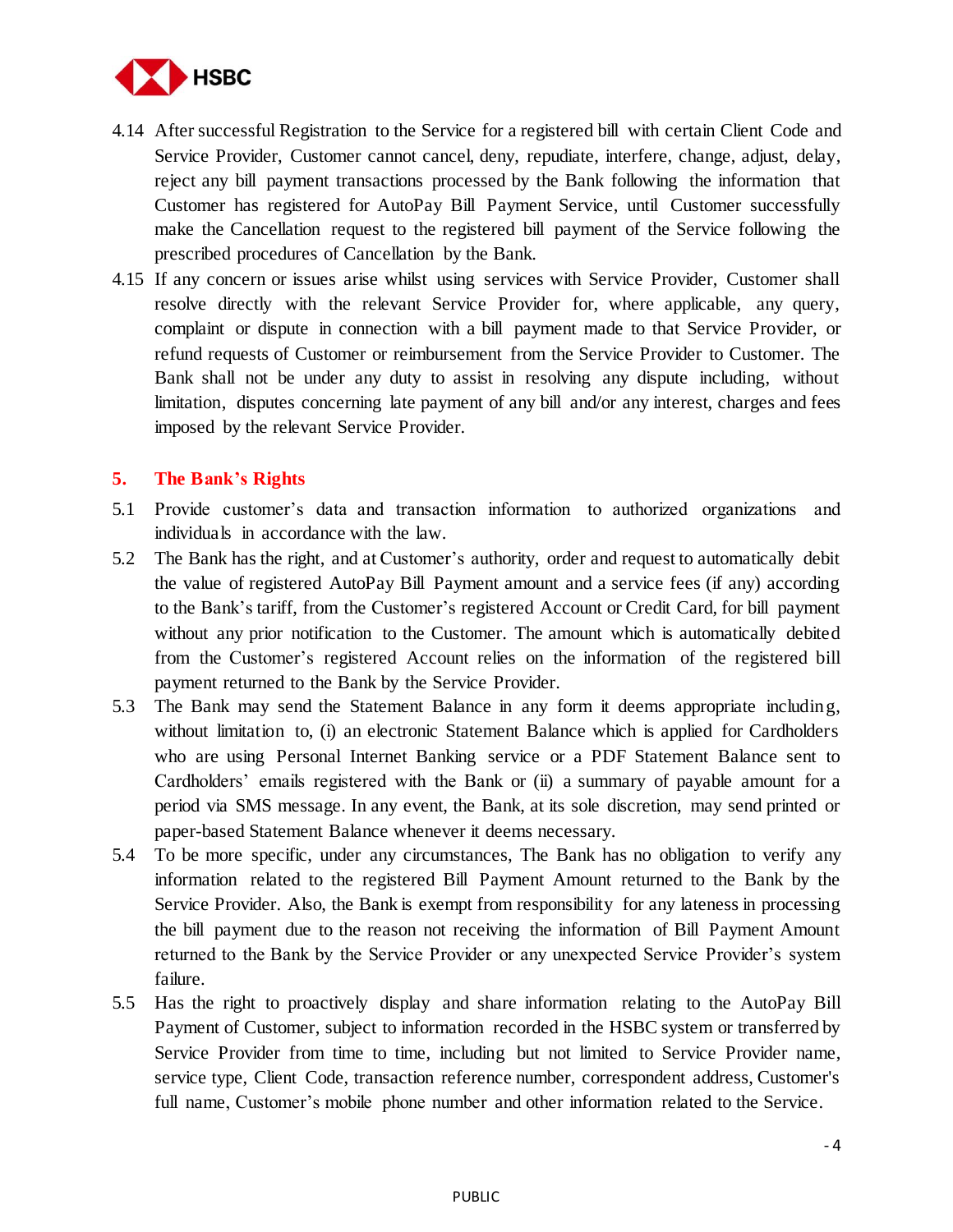

- 5.6 To be exempt from responsibility for any damages that may arise from the inability to cancel, modify or defer the executed request from the Customer.
- 5.7 Has the right to block / suspend / terminate / refuse Customer's request to use the Service in accordance with these Terms and Conditions. The Bank will send a notification to Customer before discontinuing the AutoPay Bill Payment Service by any forms it deems appropriate.
- 5.8 Not accept to execute any registration of AutoPay Bill Payment Service when the selected Customer's Account/Credit Card is suspended, block, terminated or other decisions made by Authorized entities. For this specific case, The Bank will not proceed with the Bill Payment Amount and the Bank will automatically terminate the registration of AutoPay Bill Payment Service.
- 5.9 Other responsibilities in accordance with these Terms and Conditions and relevant regulations of law.

### **6. The Bank's Obligation**

- 6.1 Ensure Customer's rights in accordance with these Terms and Conditions.
- 6.2 The Bank will send one (01) notification to the email address that Customer has registered with the Bank to notify the status of AutoPay Bill Payment transaction processed by the Bank and the notification of cancellation the Service, or other matters, if any.
- 6.3 In case the automatic debit process is in "In Progress" status, the Bank is responsible for sending the notification to the email address that Customer has registered with the Bank to notify the incomplete process due to any objective or subjective factor, subject to the differences between the Dealing Date and the Effective Date, Bank holiday; between operation time, between the time recorded among HSBC systems and/or HSBC system and Service Provider's system or system failure.
- 6.4 Settle Customer inquiries and complaints related to the Service usage according to the Bank's regulation from time to time.
- 6.5 Attempt to provide to Customer the most accurate information provided by the Service Provider which is recorded in the Bank system. However, due to the nature of the Service, the Bank does not guarantee, in any case, that all information is correct and error-free.
- 6.6 Other responsibilities in accordance with these Terms and Conditions and relevant regulations of law.
- **7. Processing Time**
- 7.1 The Bank will process a cycle of automatic scan of the bill to check the outstanding amount (if any) following the information Customer has registered to use the Service one (01) time on every working day, starting from the date Customer registered the Service on HSBC Online Banking or HSBC Vietnam application and the registration is successfully recorded by the Bank's system.
- 7.2 Customer's AutoPay Bill Payment request is considered valid when the Bank acknowledges and records that request on the Bank system. An AutoPay Bill Payment Registration request initiated by the Customer does not mean that the transaction has been successfully recorded